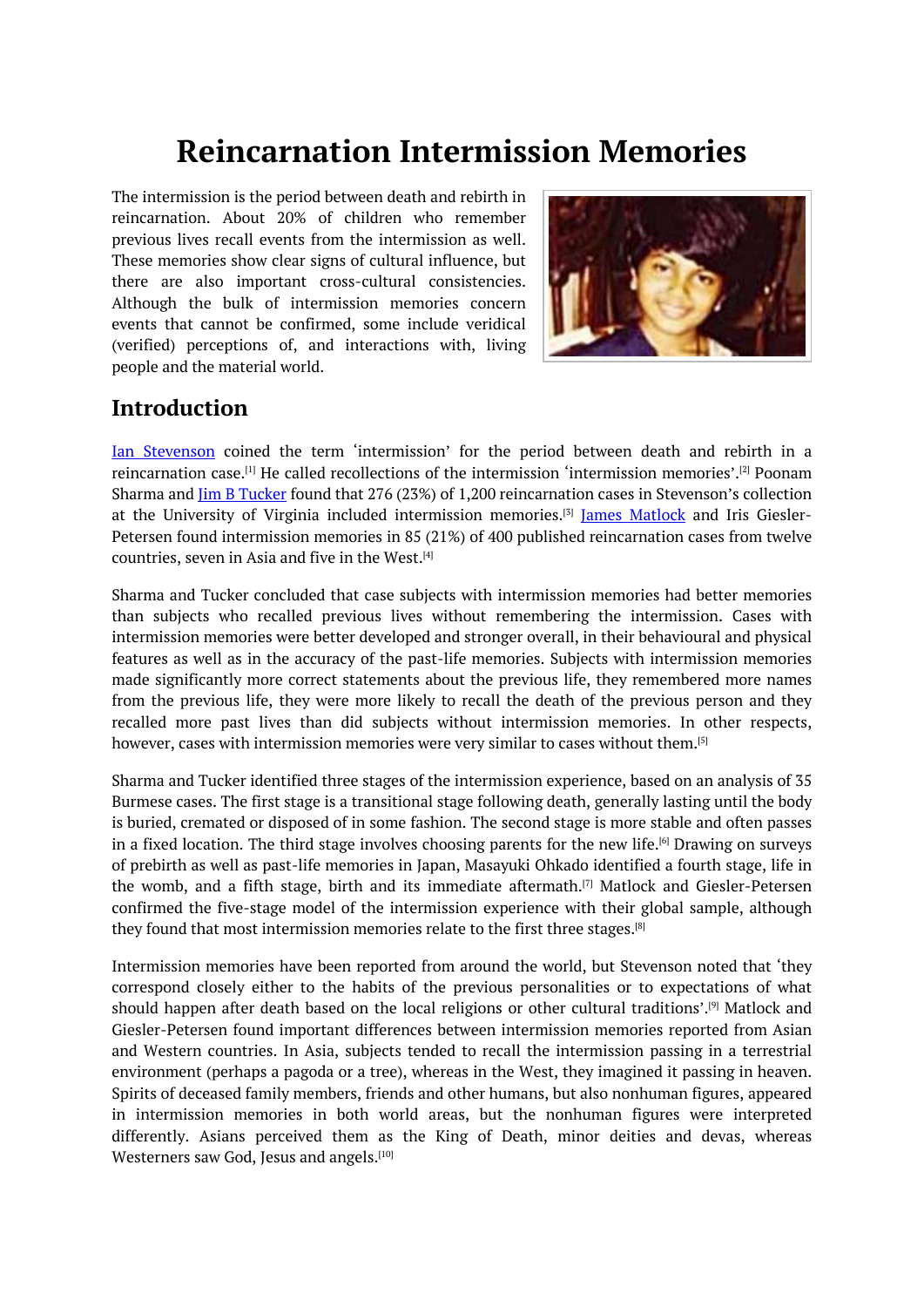Intermission memories have also been reported from indigenous tribal societies in North America, with general similarities to those from other places but also with variations. Stevenson observed that an Alaskan Tlingit Indian might recount how after death he was ferried across a lake in a canoe, then was sent back across the lake to be reborn. [11] Matlock presents historical intermission memories from the Tlingit in which the land of the dead is depicted as lying on the same plane as the material world. [12] In contrast, Richard Slobodin describes a case he heard from the Kutchin (Gwich'in) of Canada's Northwest Territories, among whom Christian missionaries had been living. A six-year-old girl told her mother that after she died befor[e,](#page-0-0) she walked up to the sky on a steep and narrow trail until [she](#page-0-0) reached the gate to heaven and was admitted by St Peter. She went on until she met Jesus, who told her that it was not her time to die, and sent her back to earth to be reborn. $^{\scriptscriptstyle [13]}$ 

In addition to the spirits of deceased humans and nonhuman entities, some case subjects recall perceiving and interacting with embodied individuals or the material world. Perceptions and interactions have been reported during all stages of the intermission expe[rien](#page-0-0)ce. Some are confirmed to have happened as the subjects recall. Even when they were not demonstrably veridical, the perceived events might well have transpired as described. In no cases have intermission perceptions and interactions been shown to be erroneous or implausible. This ability to perceive and interact while discarnate may appear unlikely but Matlock and Giesler-Petersen point out that it could be handled through extra-sensory perception and psychokinesis on the part of a disembodied mind. [14]

There has been little critical or sceptical commentary on intermission memories, perhaps because they are not as widely known as past-life memories. Reincarnation sceptic David Lester, in fact, assu[mes](#page-0-0) them to be absent, and considers this 'puzzling'. 'Spirits should remember these times as well as times from a previous incarnation', he says. 'This is particularly important because the evidence for life after death from near-death experiences concerns life in the spirit world. The reports of reincarnation experiences indicate nothing about this spirit world. The two sources of evidence are, apparently, in conflict'.<sup>[15]</sup> However, neither of these things is true. Not only do many reincarnation case subjects recall the intermission period, there are strong similarities between the depiction of discarnate existence in intermission memories and near-death experiences. $^{\rm{[16]}}$ 

# **The Five Stages of the I[nte](#page-0-0)rmission Experience**

#### **Stage 1: Death and its Immediate Aftermath**

Sharma and Tucker described intermission Stage 1 as a 'transitional stage' following death. Nine  $(26%)$  of their 35 Burmese subjects recalled events of this period.<sup>[17]</sup> Thirty (35%) of the 85 cases in Matlock and Giesler-Petersen's multicultural sample included Stage 1 content. [18]

All thirty of Matlock and Giesler-Petersen's Stage 1 cases included perceptions of the material world.  $[19]$  Thai Army Private Keaw remembered that after dying from cho[lera](#page-0-0) when he was twenty years old, he had tried to speak to his relatives and friends, but they had not responde[d.](#page-0-0) He saw his relatives giving food to monks. One day the monks held a ceremony in his former home. As they were [lea](#page-0-0)ving, he noticed a strangeness about his body, and for the first time realized that he was dead.[20]

Stage 1 perceptions often include disposal of the body. A Sri Lankan girl, Disna Samarasinghe, recalled witnessing her funeral and said that she had been buried near an anthill, which was true, but had not been contemplated before her death. She pointed to where her grave was, although it ha[d](#page-0-0) no marker that could have told her its location.<sup>[21]</sup> Ratana Wongsombat of Thailand recalled having had her cremated ashes spread around a bodhi tree (a sacred fig tree), rather than buried by it, as she had directed in her will.<sup>[22]</sup> Another Thai subject, Pratomwan Inthanu, recalled that her infant body was buried outside the village cemetery rather t[han](#page-0-0) within it, as it should have been. No one except the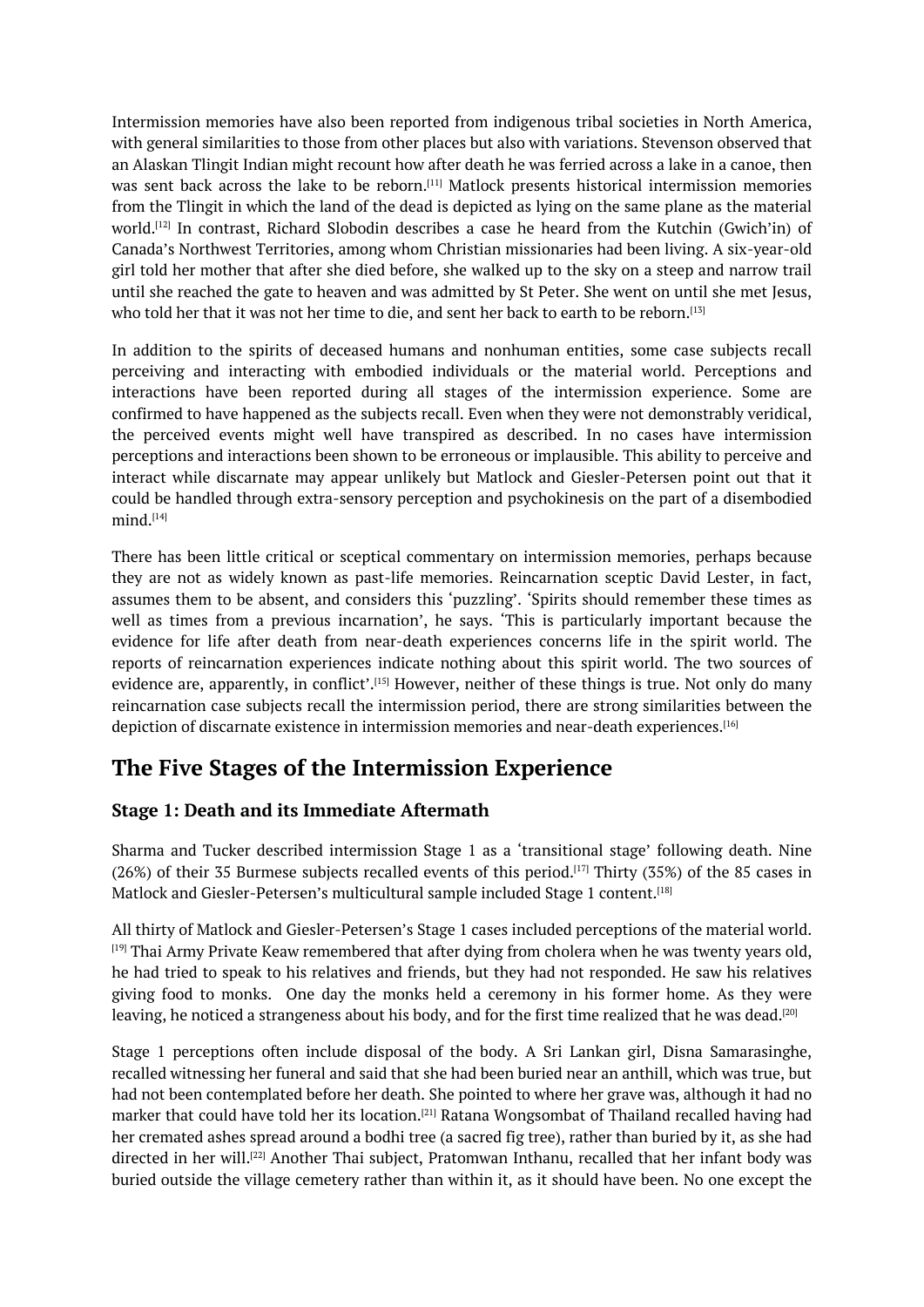undertaker knew he had done this, but he admitted it when confronted by Pratomwan. $^{\left[ 23\right] }$ 

Stage 1 ends when the spirit of the deceased person moves away from the site of death or disposal of the body, either on to Stage 2 or directly to Stage 3. Movement directly to the selection of new parents may occur when one of the parents comes near the body or the site of death, [wha](#page-0-0)t Stevenson termed a 'geographic factor' in reincarnation.<sup>[24]</sup> An Indian boy named Sunder Lal recalled having been a man who had died of plague. The man's body was thrown into a river near to where Sunder Lal's mother-to-be happened to be bathing. He saw her and went home with her.<sup>[25]</sup> A Burmese boy, Maung Kalar, remembered being an Indian sol[die](#page-0-0)r with the British army in Burma in the 1940s. He and a group of his fellows were set upon and murdered by villagers, after which, he said, his father had come and carted their bodies away, dumping them off a cliff. He followed h[is](#page-0-0) father home and was reborn in his family. Kelar pointed out the place where the murders had occurred, confirmed by his father, who indeed had thrown the bodies off a cliff after carting them off. [26]

#### **Stage 2: Discarnate Existence**

Purnima Ekanayake of Sri Lanka recalled being struck by a large vehicle (a b[us\)](#page-0-0) while she was riding her bicycle. After the accident, she floated in semi-darkness for a few days. She saw people mourning for her and crying and watched her body until her funeral. Then she saw a light and the next thing she knew, she was in her present life.<sup>[27]</sup> Purnima did not recall anything of discarnate existence after her funeral, but many other case subjects have talked about this period. Sharma and Tucker found Stage 2 memories in nineteen (54%) of their 35 Burmese cases.<sup>[28]</sup> Stage 2 memories figured in in 66 (78%) of Matlock and Giesler-Peter[sen](#page-0-0)'s 85 cases, and in 32 (48%) of those 66 cases, there were perceptions of the material world. [29]

An Indian boy named Veer Singh said that during an eleven-y[ea](#page-0-0)r intermission he had resided in a peepal (bodhi) tree in the yard of his former family's house. He knew that the family had purchased a camel and had been engaged in [law](#page-0-0)suits, and he stated the names of (and later recognized) two children born after his death. On one occasion, he became annoyed with two women swinging from a branch of his tree and caused the plank on which they were seated to break. All of these incidents had occurred as Veer recalled. Veer also said that he had left his tree to follow any members of the family who went out alone, which accorded with a dream his previous mother had had in which her deceased son appeared and informed her that he was accompanying another son when he went out at night.[<sup>30]</sup>

Veer Singh's memories of his time in the peepal tree are typical of the terrestrial post-mortem environment described in Asian intermission memories. Most Westerners say that they go to heaven after th[ey](#page-0-0) die, but Asians usually remain close to the earth. Of Matlock and Giesler-Petersen's 66 cases with Stage 2 memories, thirty (45%) referred to a terrestrial environment and 27 (41%) referred to a heavenly environment. Five cases (8%) referred to both terrestrial and heavenly environments. The nature of the postmortem environment was not clear in another four cases (6%). Of the thirty terrestrial cases, 28 (93%) occurred in Asian countries, whereas of the 27 heavenly cases, nineteen (70%) occurred in Western countries. Subjects referred to both terrestrial and heavenly environments in four Asian cases and one Western case. The difference between Asian and Western Stage 2 experiences in those cases in which the postmortem environment was clear was highly significant statistically. [31]

When both terrestrial and heavenly environments were described, case subjects said they spent most of their time in heaven but sometimes visited the earth. Ratana Wongsombat said that she went first to heaven but came do[wn](#page-0-0) to look for something she had left in a meditation hut. [32] An Indian girl, Pratima Saxena, said that she 'went up' after she died but whenever her (previous) son needed her, she 'came down' to help him. [33] A Dutch girl told her mother, 'I was with the angels in the sky and I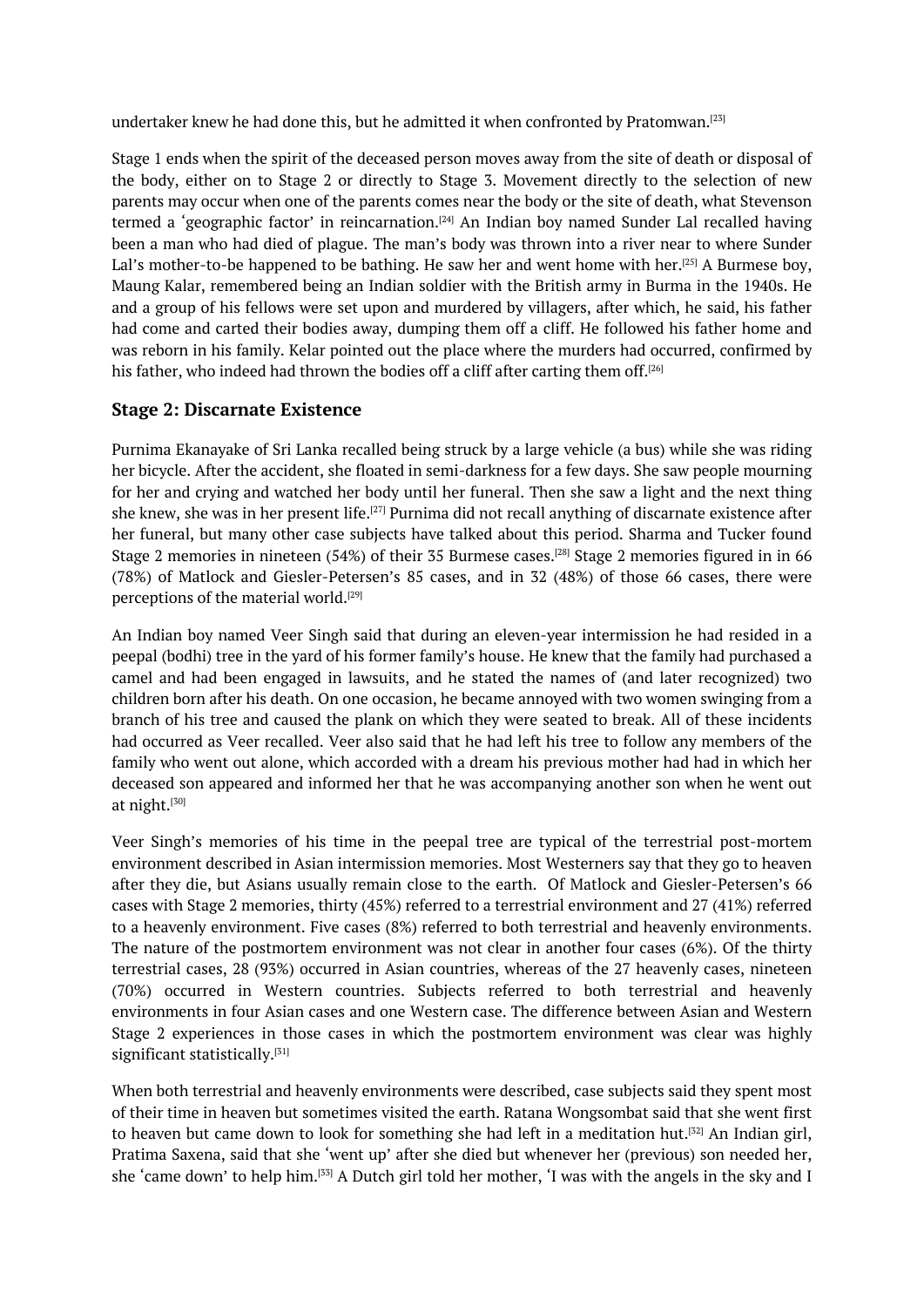looked down upon the earth.... I flew to the earth, walked into a house and looked around'.[34]

In addition to the terrestrial Stage 2 environment, Veer Singh's case illustrates two ways that spirits may interact with living people and the material world during the intermission – they may communicate through dreams, and they may act in ways that are perceived by the li[vin](#page-0-0)g to be poltergeist activity. There are other means of interaction, besides these. In the famous Italian case of Alexandrina Samona, Alexandrina appeared in her mother's dreams, the family heard knocks on the wall, and she communicated with them through a medium. [35]

Discarnate spirits may appear as apparitions as well. A Burmese boy, Maung Yin Maung, recalled that after dying when his light plane crashed he had wandered about as a spirit, approaching his brother's home just as someone emerged from the privy. [He](#page-0-0) recognized his sister-in-law and walked towards her, stopping when he felt that he could get no closer. She saw him and told him that if he wished, he could 'stay' (reincarnate) with them. Later that night he visited her in her sleep. His mother and sister also appeared in the dream, asking him to return with them, but he declined to go with them. The sister-in-law (Yin Maung's mother) recalled seeing the apparition and inviting him to stay with them and also having had a dream in which the deceased man appeared along with his (living) mother and sister. [36]

Besides perceiving and interacting with the material world and living people, many case subjects recall engaging with non-human spirits during Stage 2 of the intermission. A variety of non-human spirits are mentioned, b[ut](#page-0-0) Matlock and Giesler-Petersen found that a few key roles – Gatekeeper, Escort (or Guide), Entity in Charge, and a diverse category they labelled Other – turn up over and over again. Gatekeepers appeared at the start of Stage 2 and checked records. Escorts met the discarnate spirit at the start of Stage 2 (sometimes at the end of Stage 1) and guided the spirit for at least part of the Stage 2 experience. Entities in Charge oversaw the Stage 2 environment and sometimes made decisions about the fate of the discarnate spirit. Other non-human spirits had no distinctive, recurring roles.<sup>[37]</sup>

Matlock and Giesler-Petersen noted that spirit entities in the major roles were perceived differently in Asia and in the West, in line with cultural precepts and values. In Asian cases an Escort typically was described as an old [man](#page-0-0) or sage, often dressed in white, whereas in Western cases, it was a generic man or woman. In Asia, entities in the Other role were perceived as devas and patron deities, whereas in the West, they were angels. The Entity in Charge is interpreted variously as God, Yama or the King of Death in Asia, but as God or Jesus in the West. [38]

There does not appear to be a regular programme of activities during Stage 2, in either Asia or the West. Only two of Matlock and Giesler-Petersen's subjects reported having taken stock of their former lives when they died.<sup>[39]</sup> Nasir Toksöz, a Turkish [Ale](#page-0-0)vi boy, said that upon his death he gave God an account of his conduct.<sup>[40]</sup> Kazuya, a Japanese boy, said that after killing himself he had spent some time in a 'reflection room' before deciding to be reborn to his former mother. [41] Chanai Chhoomalaiwong of Burma [sa](#page-0-0)id that he had been forced to remove his clothes and walk naked through a tangled lotus pond, <sup>[42]</sup> but no other subjects were subjected to judgement or punishment. An English boy named Stephan [R](#page-0-0)amsay said that he had been employed in a large library, [w](#page-0-0)here he was directed 'to put all the new bits into the books'. He had elected to work, but one was not required to work in heaven. [43] [Ka](#page-0-0)zuya said that he made a pre-birth compact with three other spirits to be reborn around the same time.<sup>[44]</sup> No other subjects mentioned making plans for their next lives, other than selecting their parents. [45]

Four of Matlock and Giesle[r-P](#page-0-0)etersen's subjects recalled having been offered a fruit or other food to eat before they were reborn. [46] So[me](#page-0-0) reincarnation case subjects credit their ability to remember previous lives – and intermissions [–](#page-0-0) to having avoided eating these foods, which Stevenson dubbed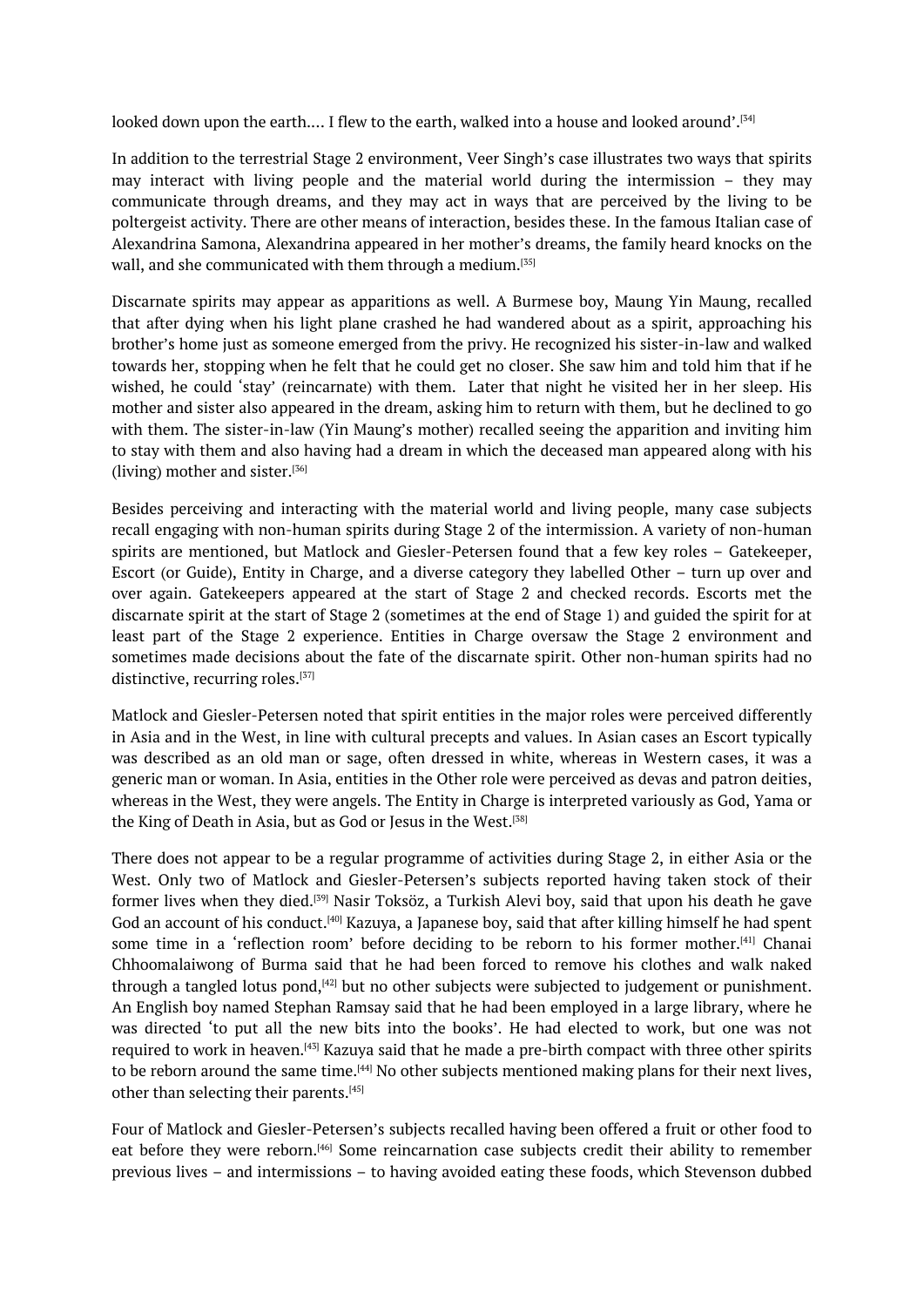the 'fruit of forgetfulness'.<sup>[47]</sup> The fruit of forgetfulness is reminiscent of drinking from the River Lethe to wipe clean memories of past lives before reincarnating, as Er recounts observing in Plato's *The Republic*. [48] The technique does not appear to be very effective, however. Ampan Petcherat, of Thailand, $^{[49]}$  and Santosh S[uk](#page-0-0)la, of India, $^{[50]}$  said that they ate the fruit that was offered, yet they recalled their previous lives and the intermission before their present lives anyway.

#### **Stage 3: [Sele](#page-0-0)cting New Parents**

About half of case subjects who recall events from the intermission say they remember how they came to be reborn to their parents. Of Sharma and Tucker's 35 Burmese subjects, eighteen (51%) did,  $[51]$  and of Matlock and Geisler-Petersen's 85 subjects, 42 (49%) did.<sup>[52]</sup> Some of these subjects also remember perceptions of the material world at this time. A total of eighteen (43%) of Matlock and Giesler-Petersen's 42 subjects with Stage 3 memories talked about people or scenes they saw. These [pe](#page-0-0)rceptions occurred in both terrestrial and heavenly environme[nts](#page-0-0), although they were more frequent with the former. They were confirmed as accurate in five cases. [53]

When Stage 3 memories are related to terrestrial environments, they often involve geographic factors. A Thai boy, **Bongkuch Promsin**, said that after spending some time in a tree close to the place his body had been carried after he was murdered, he had gone l[oo](#page-0-0)king for his mother of his previous life. It was a rainy day, and he had become lost in the village market. When he saw his present father, he decided to follow him, and accompanied him home on a bus. In fact, Bongkuch's father had been in the market on a rainy day during the month his wife became pregnant, and he had taken a bus home. [54] Veridical perceptions related to the choice of parents may also occur from the perspective of heavenly environments. James Leininger, who recalled dying when his fighter plane was shot down near Iwo Jima during World War II, told his parents that he seen them on a beach in Hawaii and corre[ctly](#page-0-0) described the pink hotel in which they had vacationed there eleven months before he was born.<sup>[55]</sup> In other cases, the new parents were known to the previous person, who was drawn to them by what Stevenson termed a 'psychic factor', as opposed to a geographic factor. [56]

Some subjects report that they had assistance in choosing their parents. Katsugoro, a Japanese boy, told his family that [aft](#page-0-0)er he died of smallpox, he had stayed in his previous house until an old man had come to take him away. The man had led him to his present house, and told him that was [w](#page-0-0)here he would be reborn. [57] Kees, a Dutch boy, said that after he died, he had been met by an angel who had taken him to God. He had stayed with God for a while, then angels had urged him to reincarnate. When he resisted, they assured him that they would stand by him. [58]

Sometimes both 'el[ect](#page-0-0)ive' and 'assisted' reincarnation are involved. A Burmese girl named Ma Par recalled being a British officer aboard a reconnaissance plane that ran out of fuel and crashed in Burma during World War II. She thought of England and found [her](#page-0-0)self there, but the King of Death forced her to return to Burma. Later she went to England a second time, but again was pulled back to Burma and told she would have to be reborn there, although the choice of family was left up to her. [59]

#### **Stage 4: Life in the Womb**

[Ma](#page-0-0)tlock and Giesler-Petersen found four cases with memories of life in the womb, in addition to other stages of the intermission experience.<sup>[60]</sup> One of the cases was Thai, the other three American. In the Thai case, Thiang San Kla recounted viewing his body after he was killed. He had wanted to return to it, but there were so many people around, he was afraid to. He visited his friends and relatives, but none could see him. He want[ed](#page-0-0) to return to his former mother, but she 'rejected' him (she was then too old to bear children), so he went to the wife of his younger brother, entering through her mouth. During the intrauterine period, he moved in and out of his mother's mouth. $^{\text{\tiny{[61]}}}$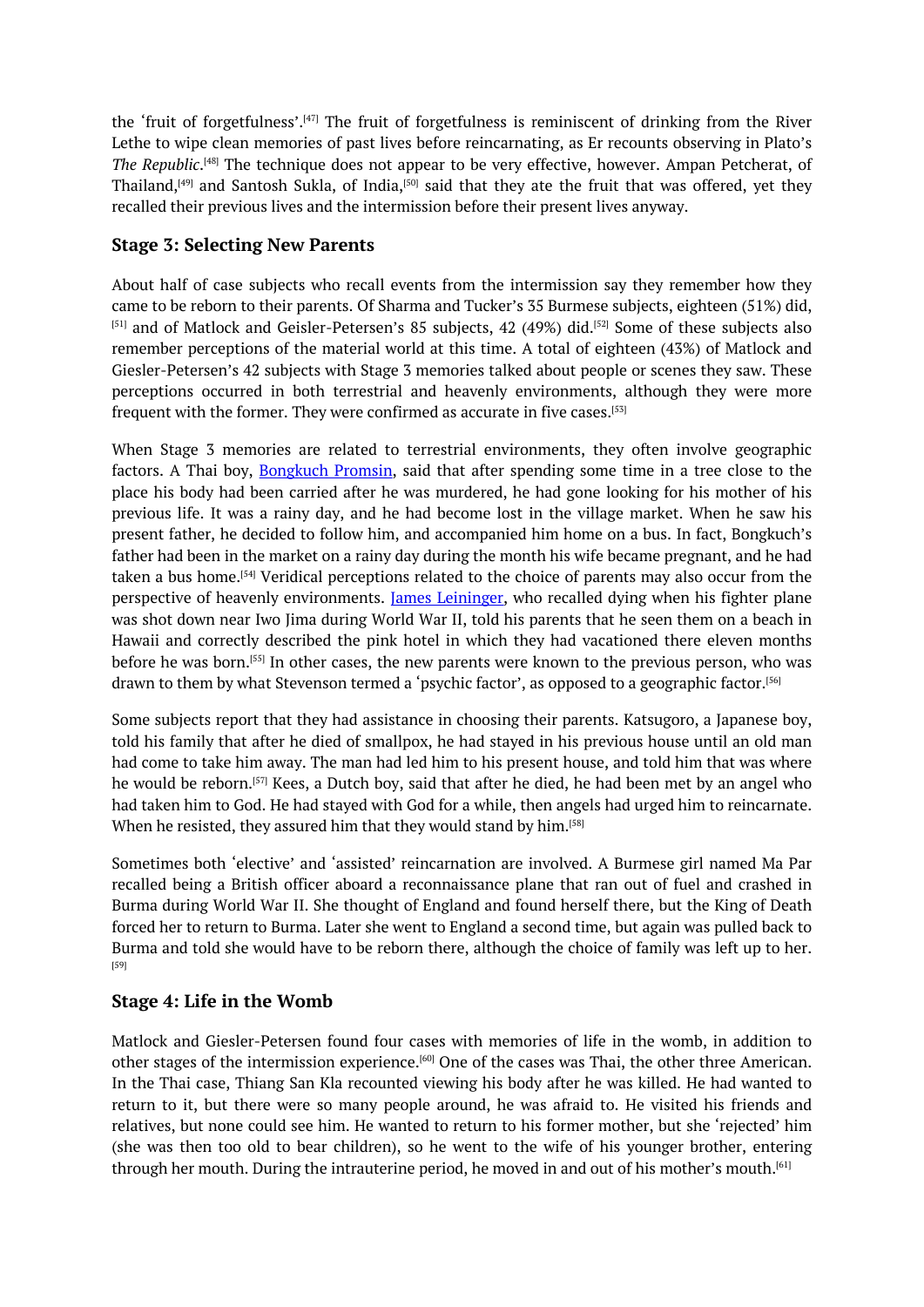Ryan Hammons recounted that after his death, he had gone first to a 'waiting place' on the way to heaven. He said that he had seen his parents from heaven and had picked his mother, whom he had known in an earlier life. He wanted to know why his mother had wanted him to be a girl. When she asked why he thought that, he explained that he had 'seen it from heaven'. A doctor had done a test and told her she was carrying a boy, which so upset her that she cried for a long time during his father's birthday dinner in a restaurant. Her reaction that night was something Ryan's mother had soon regretted and did not talk about, but Ryan's account of it was entirely accurate. $^{[62]}$ 

Another boy, William, said that he had died on a Thursday and gone to heaven, where he had seen animals and talked to God. He told God he was ready to come back and got born on a Tuesday. 'When you die, you don't go right to heaven', William reported. 'You go to different levels[—he](#page-0-0)re, then here, then here'. He moved his hand up higher and higher to indicate ascendance through the levels. He said that animals as well as people were reborn. William indeed had been born on a Tuesday, and his grandfather, with whom he was identified, had died on a Thursday. When William saw a picture of his mother when she was pregnant, he commented that when he was in her tummy, she always held it when she ran up the stairs of their house. She asked him how he knew that, and he said he had been watching her. [63]

The third American boy with memories of life in the womb, Bobby Hodges, also recalled his birth.

#### **Stage 5: Birth a[nd](#page-0-0) its Immediate Aftermath**

Four-year-old Bobby Hodges recalled fragments of two previous lives and had clear memories of events beginning with his time in an aunt's womb. When he was there, the family had lived in a house that had uncarpeted stairs and was near water, he said. [64] He had had a twin brother who was now his younger brother. He demanded his brother tell him why and how he had terminated the pregnancy and taken them out of their aunt's womb. Bobby said that he had tried to go back to his aunt, but found her womb already occupied, and was unable [to](#page-0-0) dislodge its new occupant. Because he was eager to return to embodied life, he went to his present mother instead. He described having watched his parents' wedding, which had taken place whilst his mother had been pregnant with him. He talked about having had difficulties being born and finally being delivered by Caesarean section.

All these events had transpired as Bobby described. During her incomplete pregnancy with twin boys, his aunt had lived in a house on a bay. The house had had uncarpeted stairs. She had miscarried toward the end of the pregnancy, apparently when one twin had rolled over on the umbilical cord they shared. Another pregnancy had followed soon after, and Bobby's cousin was born eighteen months before him. Bobby's description of his parents' wedding was accurate, as was his account of his problems birthing. His body had presented supine and in an effort to turn it over, the doctors had tried to push it back in the womb. When his mother explained that this is what they were doing, Bobby replied, 'Oh, I didn't know that. I would have turned over, but I thought they were pushing me back in. Anyway, then I saw the light, and then the doctors took me out of your tummy, and then they cleaned all that slime off, and then they put me in a bed, and then I could get some sleep'.[<sup>65]</sup>

## **Intermission Experiences vs Pre-Birth Experiences**

The t[erm](#page-0-0) 'pre-birth memory' sometimes refers to recollections of any experience before birth, and so includes past-life memories as well as Stage 1 intermission memories, but more strictly it refers to memories of birth, the womb, and a period of discarnate existence, along with the selection of parents (Stages 2, 3, 4, 5), without reference to previous incarnations. [66] It is in this latter sense that 'pre-birth memory' and 'pre-birth experience' are employed here, in order to distinguish pre-birth memories from intermission memories.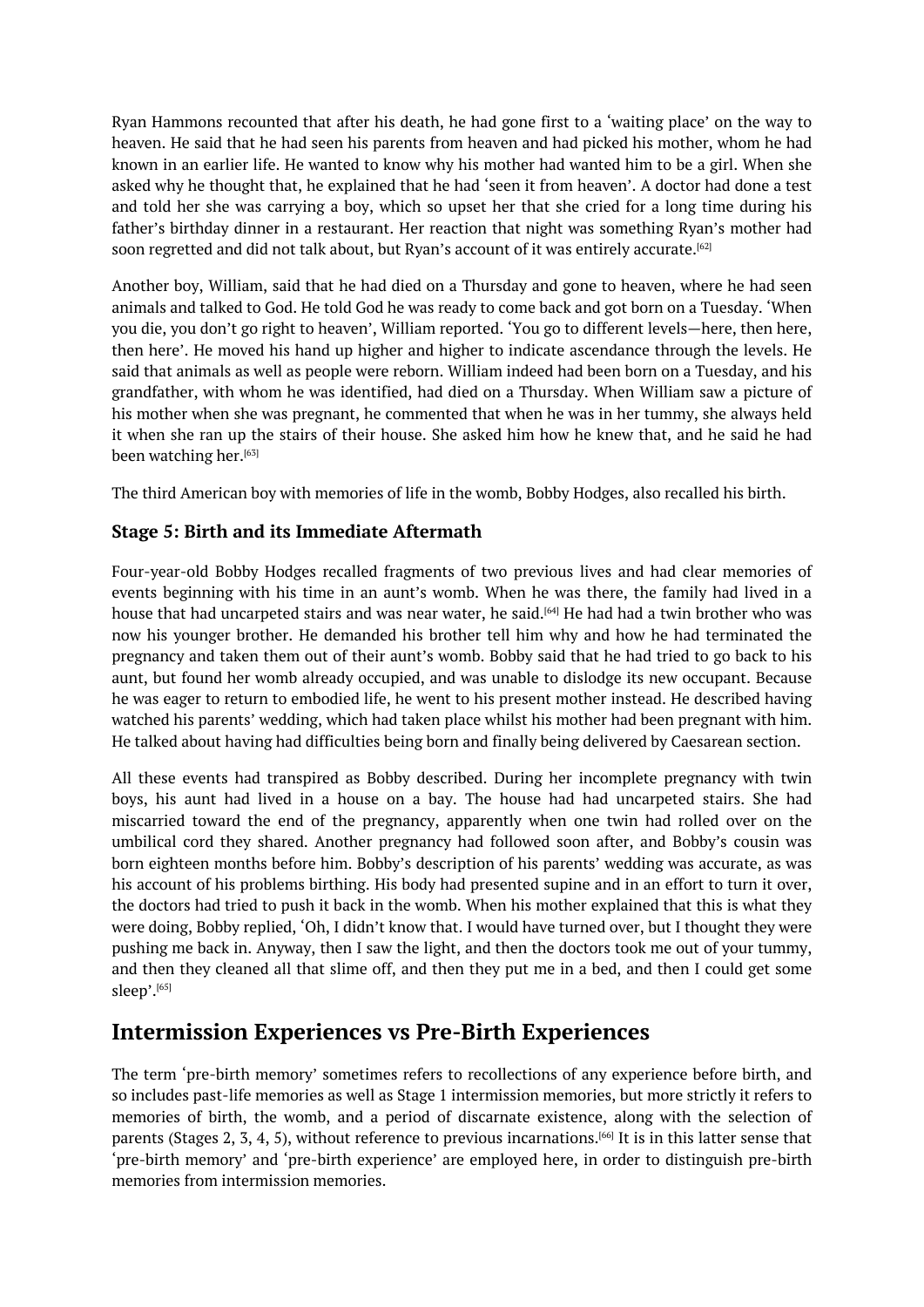Phenomenologically as well as structurally, pre-birth memories are very similar to intermission memories. [67] All 21 children in Ohkado and Ikegawa's study said that they were not alone in their discarnate state. Fourteen saw a god or godlike-entity, and twelve were with spirits who became their siblings or friends. Seventeen children said that they chose their parents. Three said they had assistance [fro](#page-0-0)m a nonhuman entity. Twelve remembered going to their mother's womb. Fifteen said that they saw events unfolding in the material world, although their memories of these events were limited, restricted to their parents and households. In three cases, the remembered perceptions were veridical. [68]

Matlock and Giesler-Petersen chose not to include pre-birth memories in their analysis of intermission memories, but had they included them, they might have had more examples of womb and birth [m](#page-0-0)emories, but had they included them, they might have had more examples of womb and birth memories. Ohkado and Ikegawa<sup>[69]</sup> and Ohkado<sup>[70]</sup>discovered that womb and birth memories were far more common than past-life memories in their Japanese surveys. Anecdotal accounts of womb and birth memories appear in published collections of Western pre-birth memories $^{\left[ 71\right] }$  and in online forums such as **PreBirthExperi[enc](#page-0-0)e.com**), but i[n-](#page-0-0)depth, interview-based investigation of the sort that is the norm in reincarnation research has not yet begun with pre-birth memories. Much more work needs to be done before there is a good understanding of how many reliable [pr](#page-0-0)e-birth memories there are, how alike they are cross-culturally, and how best to interpret similarities and differences between them and [intermission](http://www.prebirthmemories.com/) memories. [72]

Pre-birth experiences are probably a subset of intermission experiences, but this is not certain.  $^{[73]}$ The idea that the soul may pre-exist birth without having had earlier embodiment is an old one in Western thought, [74] and it is still around today. In his [b](#page-0-0)ook *Life before Life*, Mormon writer Richard Eyre says that pre-birth memories tell us that 'our spirits lived long before they inherited our bodi[es](#page-0-0) —not in other persons, but in another place, in a pre-mortal realm where we each developed and became who we [are](#page-0-0) and from where we foresaw this physical life as a continuing phase of our experience and our spiritual progression'.<sup>[75]</sup> However, as Matlock notes, the currently-available accounts of pre-birth memories often lack detail. The argument for pre-existence without prior incarnation would be stronger if there were good memories of all but the first stage of the intermission experience. As things stand, it is probably best to regard pre-birth memories not as a category distinct from intermission memori[es,](#page-0-0) but as cases in which only the later parts of the interlife experience are recalled. [76]

## **Intermission Experiences vs Near-Death Experiences**

There is an obvious di[ffe](#page-0-0)rence between near-death experiences (NDEs) and intermission experiences: NDErs return to the same body in the end, whereas those who remember the intermission claim to have left their old bodies and adopted new ones. Nevertheless, in structure and content, NDEs have much in common with intermission experiences. Intermission experiences seemingly pick up where NDEs leave off. [77]

Many NDEs begin with an out-of-body experience or OBE stage, during which the experiencer views his or her body, as if from outside it. NDEs then transition into a 'transcendental stage' that passes (in Western cases, at least) in an un[ear](#page-0-0)thly, non-material realm typically described as heaven. During this transcendental stage, the experiencer may meet both human and nonhuman entities. Some of these entities act as escorts or guides, and often they tell the NDEr he or she can go no further, but must return to the body.<sup>[78]</sup> During all stages, experiencers may perceive and interact with the material world and people in it, and these activities may be veridical.  $^{\left[ 79\right] }$ 

The OBE stage of the NDE greatly resembles Stage 1 of the intermission experience, and the transcendental stage is like Stage 2. T[he](#page-0-0) return to the body in NDEs, and the selection of parents and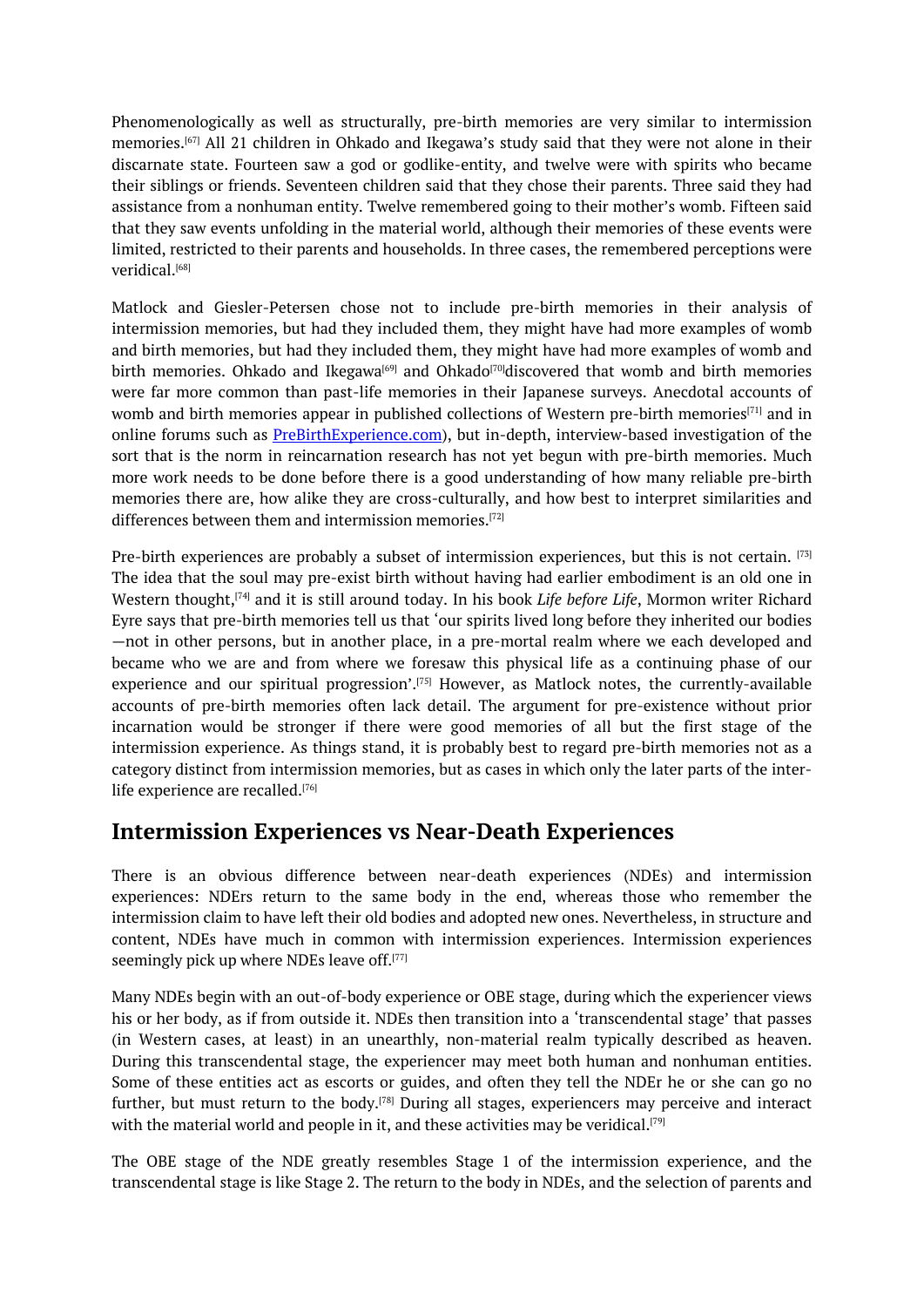move into the womb in intermission experiences, are complementary, and in fact, the same types of entities which tell NDErs it is time to return to their bodies, in intermission experiences draw experiencers on and may show them to their new bodies (Katsugoro is an example). Perceptions of the material world and interactions with the living are reported during NDEs, just as during intermission and prebirth experiences. [80]

Features like passing through a tunnel, seeing a light, and reviewing one's life – which have become widely associated with NDEs – are also reported in Stage 1 of intermission memories, albeit rarely. $^{\text{[81]}}$ Interestingly, these features have tur[ned](#page-0-0) out to be characteristics mainly of Western NDEs and are not part of what is now recognized to be the cross-culturally universal NDE, which in addition to the basic structure, includes no more than apprehending spirit beings and non-material realms on t[he](#page-0-0) brink of death.<sup>[82]</sup> In their essential qualities, intermission memories are thus closer to the universal NDE pattern than they are to the Western NDE pattern.

## **Spontane[ou](#page-0-0)s vs Regression Intermission Experiences**

Accounts of the intermission period emerging during age regression under hypnosis have become well known through the best-selling books of Michael Newton, *Journey of Souls* and *Destiny of Souls*. <sup>[83]</sup> Newton paints a detailed picture of the intermission, which he says he has heard repeated in many regressions, but this picture is very different from the picture that emerges from intermission and pre-birth memories and from NDEs. [84]

[So](#page-0-0)me of the features that Newton describes are healing showers, staging areas, waiting rooms with soul cluster groups and tribunals before which spirits evaluate how well they met the goals they set for their last human lives and formu[lat](#page-0-0)e plans for their next. The five-stage structure of the intermission experience is absent from Newton's account. He describes meeting with spirit guides rather than the array of spirit entities encountered in spontaneous experiences and most of the role types identified by Matlock and Giesler Petersen are absent. Newton does not mention perceptions of the material world or interactions with the living and in fact does not describe anything that is objectively verifiable or veridical in any way. His analysis rests entirely on patterns he has identified during the regressions he has conducted. [85]

How may the radical differences in the portrayal of the intermission in spontaneous experiences and under hypnosis be explained? If Newton's findings were typical of what is reported during regression by other practitioners, one would ha[ve](#page-0-0) to wonder if hypnosis is tapping a deeper level of psychological reality than people are able to remember spontaneously. However, other practitioners have not found the same things.<sup>[86]</sup> Matlock believes that the answer lies in the suggestible nature of the hypnotic state. Subjects under hypnosis will often produce what the hypnotist expects. Hypnosis is not a good memory-enhancer, which is why testimony based on hypnotically-retrieved memories is not allowed in courts of law. T[he](#page-0-0)re are other things about the regression material that should raise suspicions too. For instance, regressed subjects do not describe psychical or geographic links between lives that would explain why one life follows another with whom and where it does. $^{\text{[87]}}$ 

## **How Can We Explain Intermission Memories?**

How is it possible to remember one's birth, much less time spent in the womb, and bef[ore](#page-0-0) that, discarnate existence and previous lives? If memories are formed by and stored in the brain, as many materialist psychologists and scientists assume, veridical memories of this kind should not occur, and yet a good number of them have been reported. The obvious answer is that memories are not stored in the brain. Indeed, decades of research has not found memory traces in the brain. Researchers see parts of the brain become active when memories are retrieved, but this does not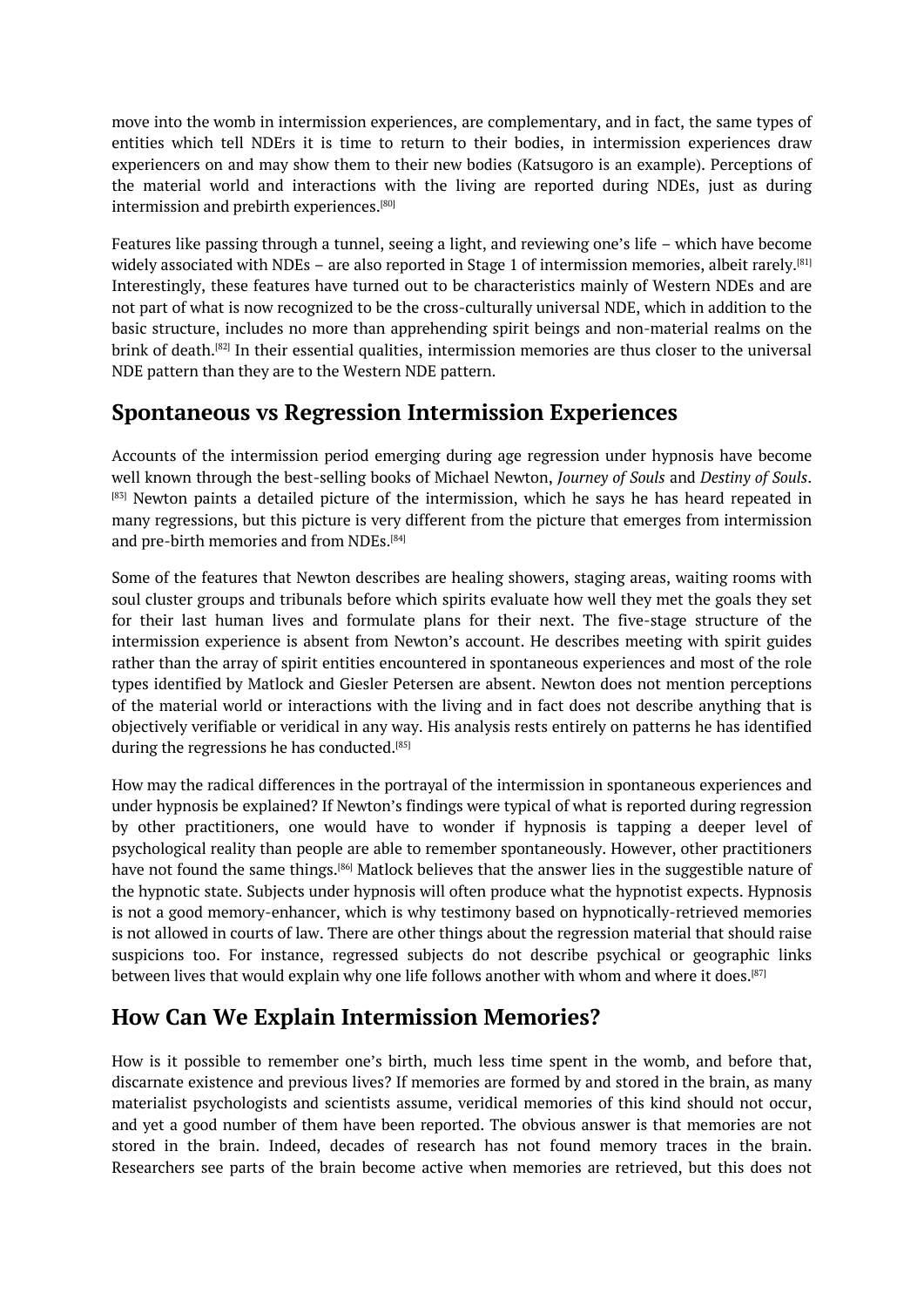prove that they are stored there – the brain activity could be related to the memories retrieval from somewhere else.[88] In Matlock's view, that somewhere else is the subconscious part of the mind.[89]

Matlock adheres to the 'transmission' model of brain/mind relations, according to which the mind or consciousness exists independently of the brain, but interacts with the brain during life. [90] If he is right, memories [c](#page-0-0)ould be formed and stored in the subconscious even when the mind i[s](#page-0-0) not associated with a body. They would not be dependent on the brain, although because the brain controls everything to do with the body, the brain would be activated when memories are [re](#page-0-0)trieved from the subconscious during embodied life.

James G Matlock

#### **Literature**

Bowman, C. (2001). *Return from Heaven: Beloved Relatives Reincarnated within your Family*. New York: HarperCollins.

Braude, S.E. (2006). Memory without a trace. *European Journal of Parapsychology* 21, 182-202.

Carman, E M., & Carman, N.J. (2013). *Cosmic Cradle: Spiritual Dimensions of Life before Birth* (rev. ed). Berkeley, California, USA: North Atlantic Books.

Eyre, R. (2000). *Life before Life: Origins of the Soul... Knowing Where you Came From and Who you Really Are*. Salt Lake City, Utah, USA: Deseret Book Company.

Gauld, A. (2007). Memory. In *Irreducible Mind: Toward a Psychology for the 21st Century* by E.F. Kelly, E.W. Kelly, A. Crabtree, A. Gauld, M. Grosso, & B. Greyson, 241-300. Lanham, Maryland, USA: Rowman & Littlefield.

Givens, T.L. (2009). *When Souls Had Wings: Pre-Mortal Existence in Western Thought*. New York: Oxford University Press.

Haraldsson, E. (2000). Birthmarks and claims of previous-life memories: I. The case of Purnima Ekanayake. *Journal of the Society for Psychical Research* 64, 16-25.

Haraldsson, E., & Matlock, J.G. (2016). *I saw a Light and Came Here: Children's Experiences of [Reincarnation](https://notendur.hi.is/erlendur/english/cort/purnima.pdf)*. Hove, UK: White Crow Books.

Harrison, P., & Harrison, M. (1991). *The Children that Time Forgot*. New York: Berkley Books. (First published 1983 as *Life before Birth*)

Hearn, L. (1897). *Gleanings in Buddha-fields: Studies of Hand and Soul in the Far East*. New York: Houghton Mifflin.

Holden, J.M. (2009). Veridical perception in near-death experiences. In *The Handbook of Near-Death Experiences*, ed. by J. M. Holden, B. Greyson, & D. James, 185-212. Westport, Connecticut, USA: Praeger/ABC-CLIO.

Kellehear, A. (2009). Census of non-Western near-death experiences to 2005: Observations and critical reflections. In *The Handbook of Near-Death Experiences,* ed. by J. M. Holden, B. Greyson, & D. James, 135-57. Westport, Connecticut, USA: Praeger/ABC-CLIO.

Kelly, E.F., & Presti, D.E. (2015). A psychobiological perspective on 'transmission" models. In *Beyond Physicalism: Toward a Reconciliation of Science and Spirituality,* ed. by E.F. Kelly, A. Crabtree, & P.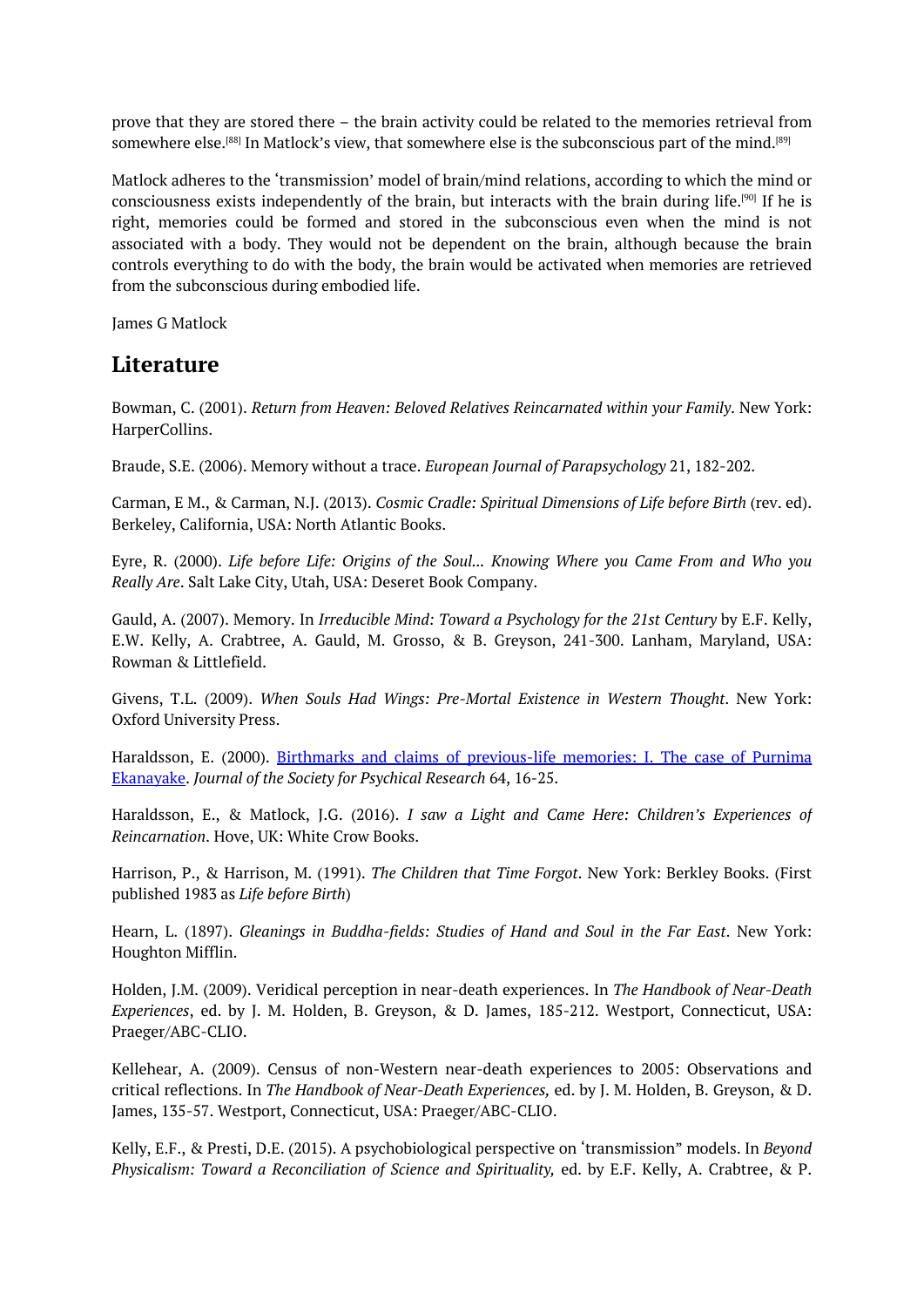Marshall,115-55. Lanham, Maryland, USA: Rowman & Littlefield.

Lester, D. (2005). *Is there Life after Death? An Examination of the Empirical Evidence*. Jefferson, North Carolina, USA: McFarland.

Matlock, J.G. (2017a). Historical near-death and reincarnation-intermission experiences of the Tlingit Indians: Case studies and theoretical reflections. *Journal of Near-Death Studies* 36/3, 215-42.

Matlock, J.G. (2017b). *Life planning during the intermission*. [Blog post.]

Matlock, J.G. (2019). *Signs of [Reincarnation:](http://jamesgmatlock.com/wp-content/uploads/2018/03/Matlock-2017-Tlingit-NDEs-and-IEs.pdf) Exploring Beliefs, Cases, and Theory*. Lanham, Maryland, USA: Rowman & Littl[efield.](http://jamesgmatlock.com/2017/04/18/life-planning-during-the-intermission/)

Matlock, J.G., & Giesler-Petersen, I. (2016). Asian versus Western intermission memories: Universal features and cultural variations. *Journal of Near-Death Studies* 35/1, 3-29.

Newton, M. (1996). *Journey of Souls: Case Studies of Life between lives* (5th rev. ed.). Woodbury, [Minnesota,](http://jamesgmatlock.com/wp-content/uploads/2018/02/Matlock-Giesler-Petersen-2016-IMs-1.pdf) USA: Llewellyn.

Newton, M. (2000). *Destiny of Souls: More Case Studies of Life between Lives*. Woodbury, Minnesota, USA: Llewellyn.

Ohkado, M. (2015). Children's birth, womb, prelife, and past-life memories: Results of an Internetbased survey. *Journal of Prenatal and Perinatal Psychology and Health* 30/1, 3-16.

Ohkado, M. (2016). A same-family case of the reincarnation type in Japan. *Journal of Scientific [Exploration](https://birthpsychology.com/sites/default/files/file-uploads/masayuki_0.pdf)* 30, 524-36.

Ohkado, M., & Ikegawa, A. (2014). Children with life-between-life memories. *Journal of Scientific Exploration* 28, 477-9[0.](https://www.scientificexploration.org/docs/30/jse_30_4_Ohkado.pdf)

Plato. *The Republic* (Book 10). [trans. [Benjamin](http://ohkado.net/articles/ohkado_ikegawa_2014.pdf) Jowett.]

Rawat, K.S., & Rivas, T. (2007). *Reincarnation: The Scientific Evidence is Building*. Vancouver, British Columbia, [Canada:](http://classics.mit.edu/Plato/republic.11.x.html) Writers.

Rivas, T. (2003). Three cases of the reincarnation type in the Netherlands. *Journal of Scientific Exploration* 17, 527-32.

Rivas, T., Carman, E. M., Carman, N.J., & Dirven, A. (2015). Paranormal aspects of pre-existence memories in young children. *Journal of [Near-Death](http://citeseerx.ist.psu.edu/viewdoc/download?doi=10.1.1.513.3849&rep=rep1&type=pdf) Studies* 34/2, 84-107.

Rivas, T., Dirven, A., & Smit, R.H. (2016). *The* Self *Does not Die: Verified Paranormal Phenomena from Near-Death Experiences*. Durham, North Carolina, USA: International Association for Near-Death Studies.

Sahay, K.K.N. [1927]. *Reincarnation: Verified Cases of Rebirth after Death*. Bareilly, India: Gupta.

Sharma, P., & Tucker, J.B. (2004). Cases of the reincarnation type with memories from the intermission between lives. *Journal of Near-Death Studies* 23, 101-18.

Slobodin, R. (1994). Kutchin concepts of reincarnation. In *Amerindian Rebirth: Reincarnation Belief among North American Indians and Inuit*, ed. by A. Mills & R. Sobodin, 136-55. Toronto, Ontario, Canada: [University](https://med.virginia.edu/perceptual-studies/wp-content/uploads/sites/267/2015/11/REI31.pdf.) of Toronto Press.

Stevenson, I. (1974). Some questions related to cases of the reincarnation type. *Journal of the*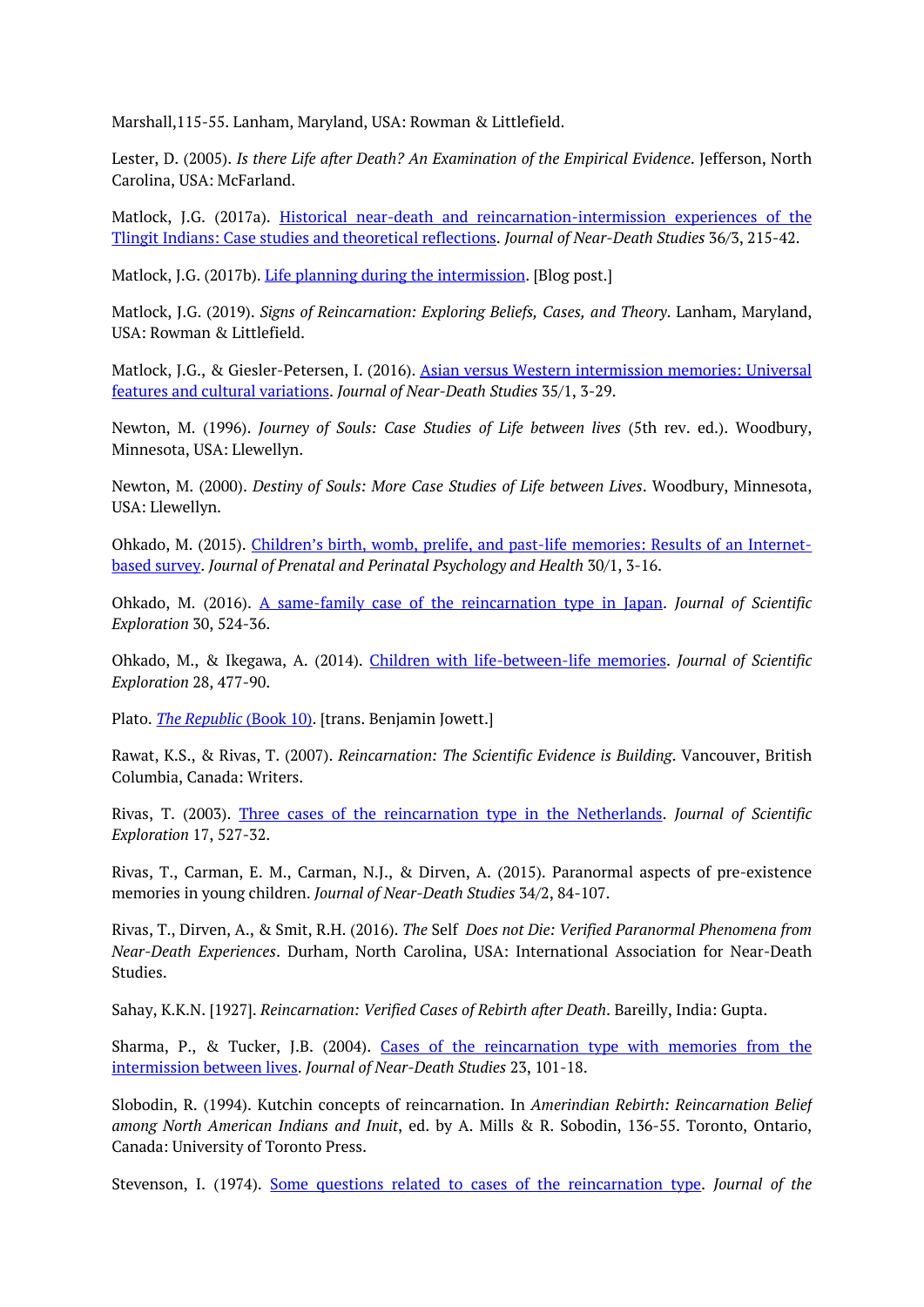*American Society for Psychical Research* 68, 395-416.

Stevenson, I. (1975). *Cases of the Reincarnation Type. Volume I: Ten Cases in India.* Charlottesville, Virginia, USA: University Press of Virginia.

Stevenson, I. (1977). *Cases of the Reincarnation Type. Volume II: Ten Cases in Sri Lanka*. Charlottesville, Virginia, USA: University Press of Virginia.

Stevenson, I. (1983). *Cases of the Reincarnation Type. Volume IV: Twelve Cases in Thailand and Burma*. Charlottesville, Virginia, USA: University Press of Virginia.

Stevenson, I. (1997). *Reincarnation and Biology: A Contribution to the Etiology of Birthmarks and Birth Defects* (2 vols). Westport, Connecticut, USA: Praeger.

Stevenson, I. (2001). *Children Who Remember Previous Lives: A Question of Reincarnation* (rev. ed.). Jefferson, North Carolina, USA: McFarland.

Story, F. (1975). *Rebirth as Doctrine and Experience: Essays and Case Studies*. Kandy, Sri Lanka: Buddhist Publishing Society.

Tucker, J.B. (2005). *Life before Life: A Scientific Investigation of Children's Memories of a Previous Life*. New York: St. Martin's Press.

Tucker, J.B. (2013)*. Return to Life: Extraordinary Cases of Children who Remember Past Lives.* New York: St. Martin's Press.

Zingrone, N.L., & Alvarado, C.S. (2009). Pleasurable adult Western near-death experiences: Features, circumstances, and incidence. In *The Handbook of Near-Death Experiences,* ed. by J. M. Holden, B. Greyson, & D. James, 17-40. Westport, Connecticut, USA: Praeger/ABC-CLIO.

## **References**

#### **Footnotes**

- 1.ˆ Stevenson (1974), 412.
- 2.ˆ Stevenson (2001), 111-13.
- 3.ˆ Sharma & Tucker (2004), 102.
- 4.ˆ Matlock & Giesler-Petersen (2016).
- [5.ˆ](#page-0-0) Sharma & Tucker (2004), 103.
- [6.ˆ](#page-0-0) Sharma & Tucker (2004), 107-8.
- [7.ˆ](#page-0-0) Ohkado & Ikegawa (2014); Ohkado (2015).
- [8.ˆ](#page-0-0) Matlock & Giesler-Petersen (2016).
- [9.ˆ](#page-0-0) Stevenson (1974), 412.
- [10.](#page-0-0)ˆ Matlock & Giesler-Petersen 2016).
- [11.](#page-0-0)ˆ Stevenson (1974), 412.
- [12.](#page-0-0)ˆ Matlock (2017a).
- [13.](#page-0-0)ˆ Slobodin (1994), 151.
- [14.ˆ](#page-0-0) Matlock & Giesler-Petersen (2016).
- [15.ˆ](#page-0-0) Lester (2005), 153.
- [16.ˆ](#page-0-0) Matlock & Giesler-Petersen (2016).
- [17.ˆ](#page-0-0) Sharma & Tucker (2004), 107.
- [18.ˆ](#page-0-0) Matlock & Giesler-Petersen (2016).
- [19.ˆ](#page-0-0) Matlock & Giesler-Petersen, 2016).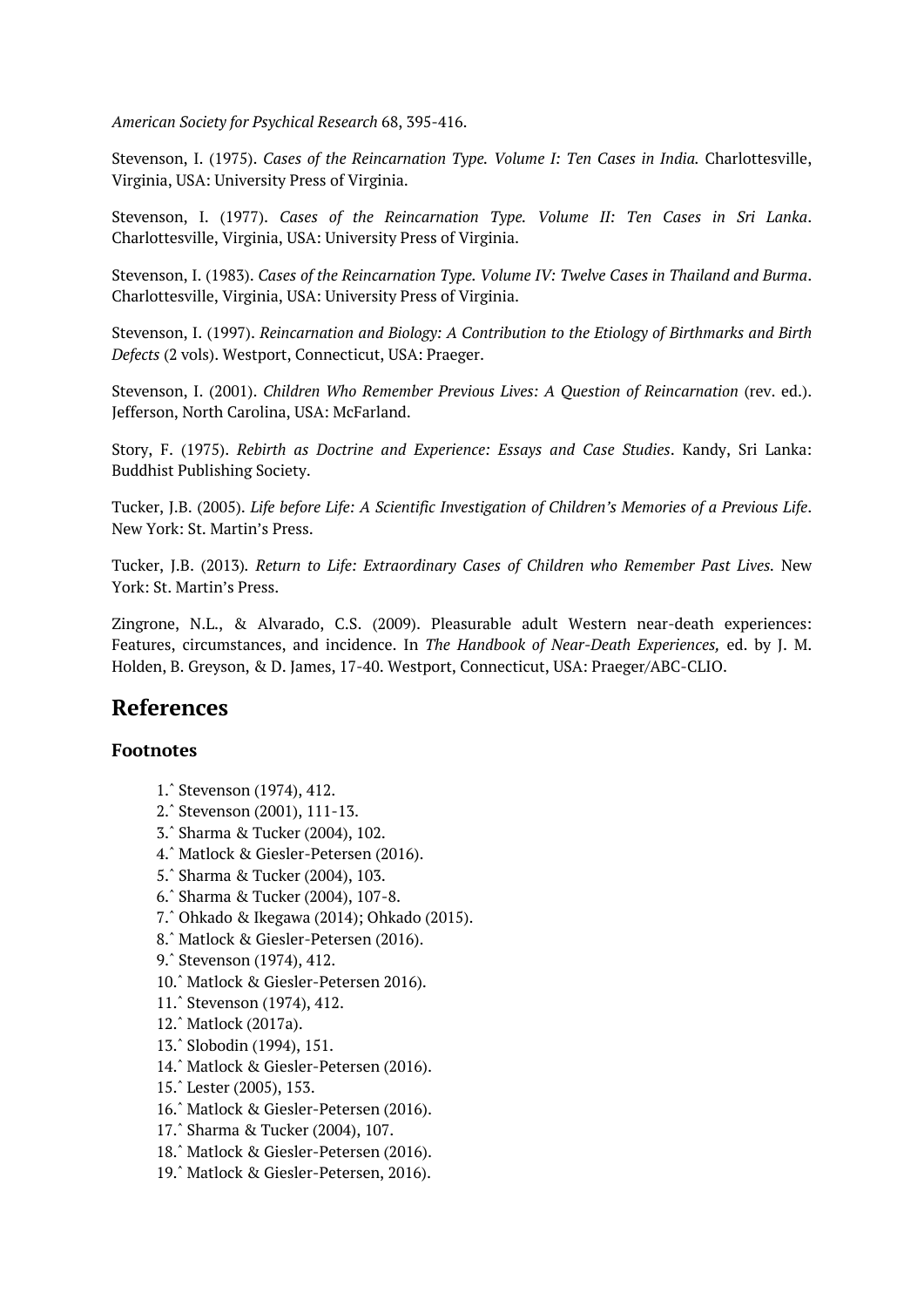- 20.ˆ Story (1975), 192.
- 21.ˆ Stevenson (1977), 105-06
- 22.ˆ Stevenson (1983), 21.
- 23.ˆ Stevenson (1983), 158-59.
- [24.ˆ](#page-0-0) Stevenson (2001), 239-43.
- [25.ˆ](#page-0-0) Sahay (1927), 17.
- [26.ˆ](#page-0-0) Stevenson (1997), vol. 2, 1746-47.
- [27.ˆ](#page-0-0) Haraldsson (2000), 18; Haraldsson & Matlock (2016), 5-6.
- [28.ˆ](#page-0-0) Sharma & Tucker (2004), 107.
- [29.ˆ](#page-0-0) Matlock & Giesler-Petersen (2016).
- [30.ˆ](#page-0-0) Stevenson (1975), 328-29.
- [31.ˆ](#page-0-0) (*p* < .000001): Matlock & Giesler-Petersen (2016).
- [32.ˆ](#page-0-0) Stevenson (1983), 36.
- [33.ˆ](#page-0-0) Stevenson (1997), vol. 1, 594.
- [34.ˆ](#page-0-0) Rawat & Rivas (2007), 197.
- [35.ˆ](#page-0-0) Stevenson (2003), 23-27.
- [36.ˆ](#page-0-0) Stevenson (1983), 280-81.
- [37.ˆ](#page-0-0) Matlock & Giesler-Petersen (2016).
- [38.ˆ](#page-0-0) Matlock & Giesler-Petersen (2016).
- [39.ˆ](#page-0-0) Matlock & Giesler-Petersen (2016).
- [40.ˆ](#page-0-0) Stevenson (1980), 335.
- [41.ˆ](#page-0-0) Ohkado (2016), 529-30.
- [42.ˆ](#page-0-0) Stevenson (1997), vol. 1, 313-14.
- [43.ˆ](#page-0-0) Harrison & Harrison (1991), 106.
- [44.ˆ](#page-0-0) Ohkado (2016), 529-30
- [45.ˆ](#page-0-0) Matlock & Giesler-Petersen (2016).
- [46.ˆ](#page-0-0) Matlock & Giesler-Petersen (2016).
- [47.ˆ](#page-0-0) Stevenson (1983b), 7.
- [48.ˆ](#page-0-0) Plato, *The Republic*, X.613-21.
- [49.ˆ](#page-0-0) Stevenson (1983), 68.
- [50.ˆ](#page-0-0) Stevenson (1997), vol. 1, 556.
- [51.ˆ](#page-0-0) Sharma & Tucker (2004), 108.
- [52.ˆ](#page-0-0) Matlock & Giesler-Petersen (2016).
- [53.ˆ](#page-0-0) Matlock & Giesler-Petersen (2016).
- [54.ˆ](#page-0-0) Stevenson (1983), 109.
- [55.ˆ](#page-0-0) Tucker (2013), 87.
- [56.ˆ](#page-0-0) Stevenson (2001), 236-239.
- [57.ˆ](#page-0-0) Hearn (1897), 281-83.
- [58.ˆ](#page-0-0) Rivas (2003), 530.
- [59.ˆ](#page-0-0) Stevenson (1997), vol. 2, 1812.
- [60.ˆ](#page-0-0) Matlock & Giesler-Petersen (2016).
- [61.ˆ](#page-0-0) Stevenson (1997), vol. 2, 1585.
- [62.ˆ](#page-0-0) Tucker (2013), 97.
- [63.ˆ](#page-0-0) Tucker (2005), 2-3, 178.
- [64.ˆ](#page-0-0) Bowman (2001), 177.
- [65.ˆ](#page-0-0) Tucker (2005), 164-68, 178; Bowman (2001), 169-179, under the name Sam.
- [66.ˆ](#page-0-0) Matlock (2017a).
- [67.ˆ](#page-0-0) Matlock (2017b).
- [68.ˆ](#page-0-0) Ohkado & Ikegawa (2014), 482.
- [69.ˆ](#page-0-0) Ohkado & Ikegawa (2014).
- [70.ˆ](#page-0-0) Ohkado (2015).